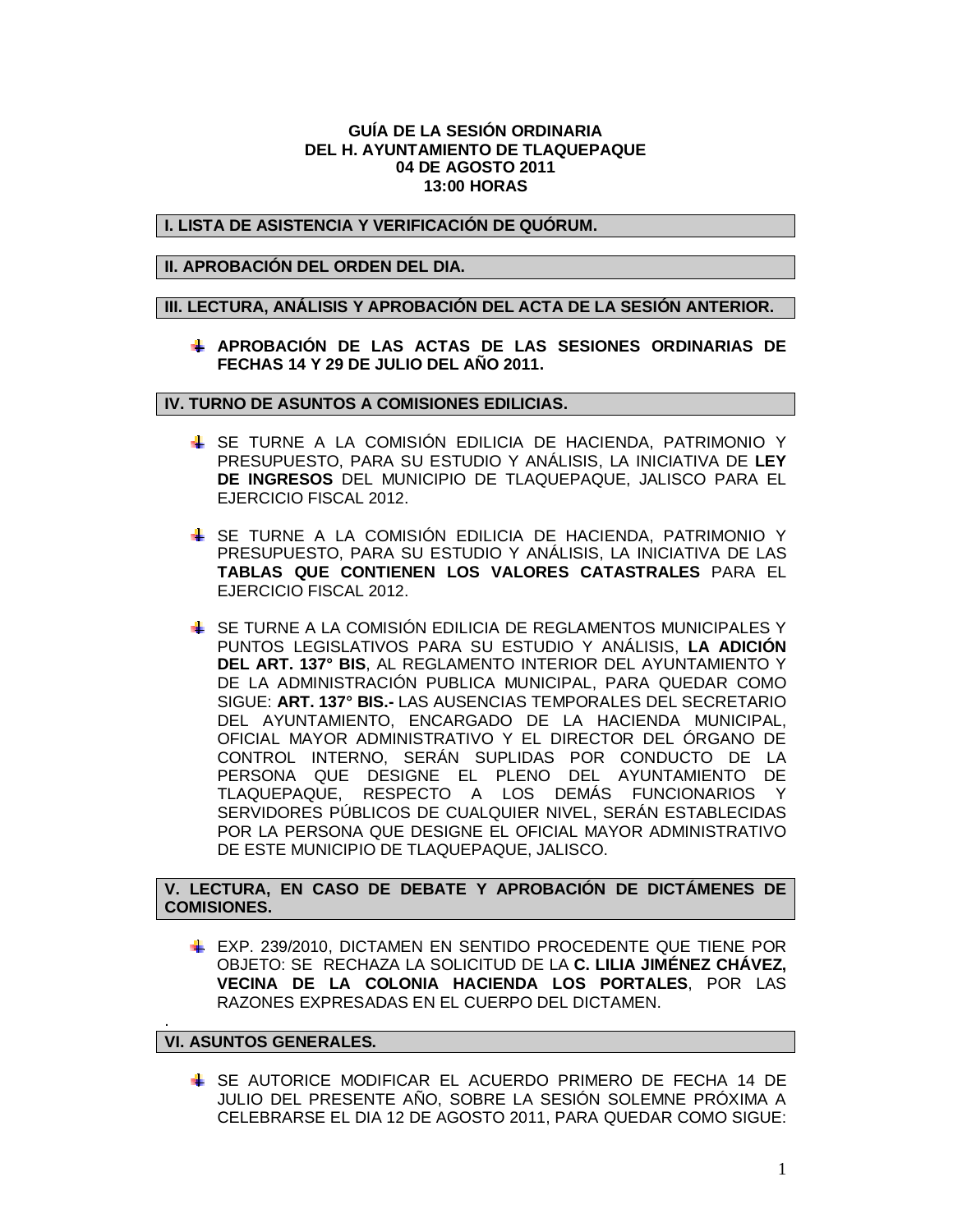**PRIMERO.-** SE AUTORIZA HABILITAR EL **ANDADOR INDEPENDENCIA FRENTE A PALACIO MUNICIPAL**, EL DÍA 12 DE AGOSTO DEL PRESENTE AÑO, A **LAS 9:00 HORAS** A EFECTO DE LLEVAR A CABO **SESIÓN SOLEMNE** PARA LA ENTREGA DEL **PREMIO MUNICIPAL A LA JUVENTUD SOBRESALIENTE DE TLAQUEPAQUE**, MISMO QUE SE CONMEMORA EN ESTA FECHA POR SER EL DÍA NACIONAL DE JUVENTUD.

- **PRIMERO.-** SE AUTORIZAN LAS **MODIFICACIONES AL PRESUPUESTO DE INGRESOS Y EGRESOS PARA EL EJERCICIO FISCAL 2011,** PARA QUEDAR COMO SE MUESTRA EN EL ANEXO I, II Y III. DEL PRESENTE DICTAMEN. **SEGUNDO.-** SE AUTORIZA EL PRESUPUESTO DE EGRESOS PARA EL EJERCICIO FISCAL 2011 POR LAS CLASIFICACIONES ECONÓMICA, ADMINISTRATIVA, PROGRAMÁTICA Y POR EJES TEMÁTICOS (PLAN MUNICIPAL DE DESARROLLO), PARA QUEDAR COMO SE MUESTRA EN LOS ANEXOS IV, V, VI, VI-A, VI Y VII DEL PRESENTE DICTAMEN. **TERCERO.-** SE AUTORIZA EL PROGRAMA OPERATIVO ANUAL PARA EL EJERCICIO FISCAL 2011 Y EL RELATIVO A LOS RECURSOS 2009-2010 PARA QUEDAR COMO SE MUESTRA EN LOS ANEXOS IX Y IX-A, RESPECTIVAMENTE; DEL PRESENTE DICTAMEN. **CUARTO.-** SE AUTORIZA LA PLANTILLA DE PERSONAL PARA EL EJERCICIO FISCAL 2011, PARA QUEDAR COMO SE MUESTRA EN EL ANEXO X DEL PRESENTE DICTAMEN. **QUINTO.-** SE AUTORIZA AL ENCARGADO DE LA HACIENDA MUNICIPAL PARA HACER LOS AJUSTES PRESUPUESTALES CON EFECTOS APLICABLES AL 30 DE JUNIO DEL PRESENTE AÑO TOMANDO EN CUENTA LA DISPONIBILIDAD FINANCIERA PARA EL EJERCICIO DE LOS RECURSOS. **SEXTO.-** SE AUTORIZA AL PRESIDENTE MUNICIPAL, SECRETARIO GENERAL DEL AYUNTAMIENTO, SINDICO Y AL ENCARGADO DE LA HACIENDA MUNICIPAL, PARA EJERCER EL PRESUPUESTO DE EGRESOS Y EL PROGRAMA OPERATIVO ANUAL, CONFORME A LOS CAPÍTULOS Y PARTIDAS SEÑALADAS EN EL SEGUNDO Y TERCERO PUNTO DE ESTE ACUERDO; ASÍ COMO PARA SUSCRIBIR DE MANERA CONJUNTA TODO TIPO DE CONTRATOS Y CONVENIOS QUE SE REQUIERAN PARA EL EFICAZ EJERCICIO PRESUPUESTAL. **SÉPTIMO.-** SE AUTORIZA AL PRESIDENTE MUNICIPAL, SECRETARIO GENERAL Y ENCARGADO DE LA HACIENDA MUNICIPAL, PARA QUE EN EJERCICIO DE SUS FUNCIONES, EJERZAN EL PRESUPUESTO DE EGRESOS PARA EL EJERCICIO FISCAL 2011, DE CONFORMIDAD CON LAS LEYES Y DISPOSICIONES APLICABLES AL RESPECTO. **OCTAVO.-** SE REITERAN COMO VIGENTES, LAS DEMÁS DISPOSICIONES DEL PRESUPUESTO DE EGRESOS PARA EL EJERCICIO FISCAL DEL AÑO 2011, APROBADAS POR EL H. AYUNTAMIENTO MEDIANTE SESIÓN DEL 16 DE DICIEMBRE DE 2010.
- SE APRUEBE MODIFICAR EL ACUERDO PRIMERO DE FECHA 24 DE MAYO DEL 2001, PARA QUEDAR COMO SIGUE: **PRIMERO.-** SE AUTORIZA AL PRESIDENTE MUNICIPAL, SÍNDICO MUNICIPAL, SECRETARIO DEL AYUNTAMIENTO Y AL ENCARGADO DE LA HACIENDA MUNICIPAL, A FIRMAR EL CONVENIO ENTRE EL **ORGANISMO PUBLICO DESCENTRALIZADO SERVICIOS DE SALUD JALISCO** Y EL GOBIERNO MUNICIPAL DE TLAQUEPAQUE, PARA LA EJECUCIÓN DE LA SEGUNDA ETAPA DEL HOSPITAL MATERNO INFANTIL, UBICADO EN SAN MARTÍN DE LAS FLORES.